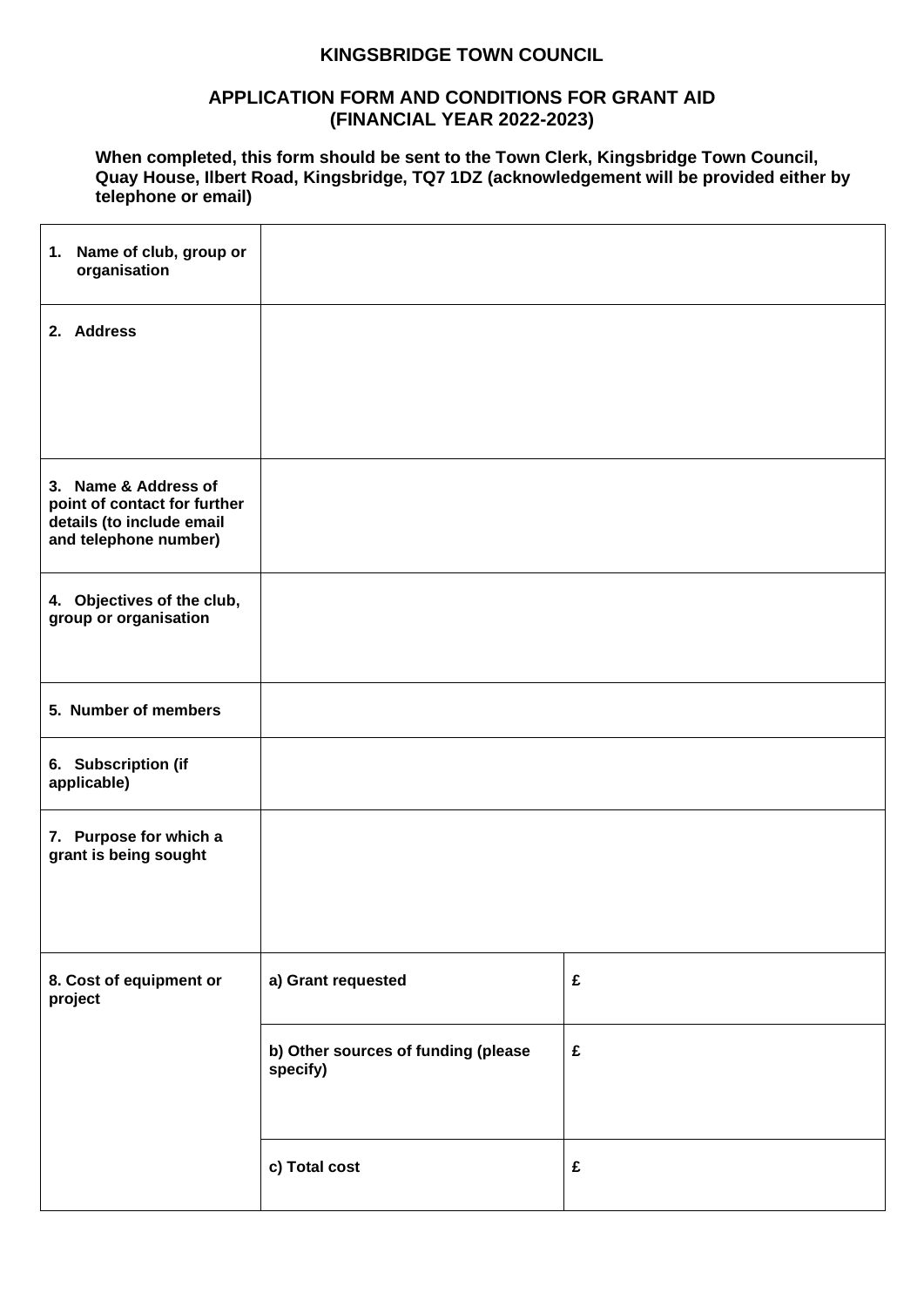## **9. General statement in support of the application**

**Please attach a copy of your accounts for the last financial year 2021-2022**